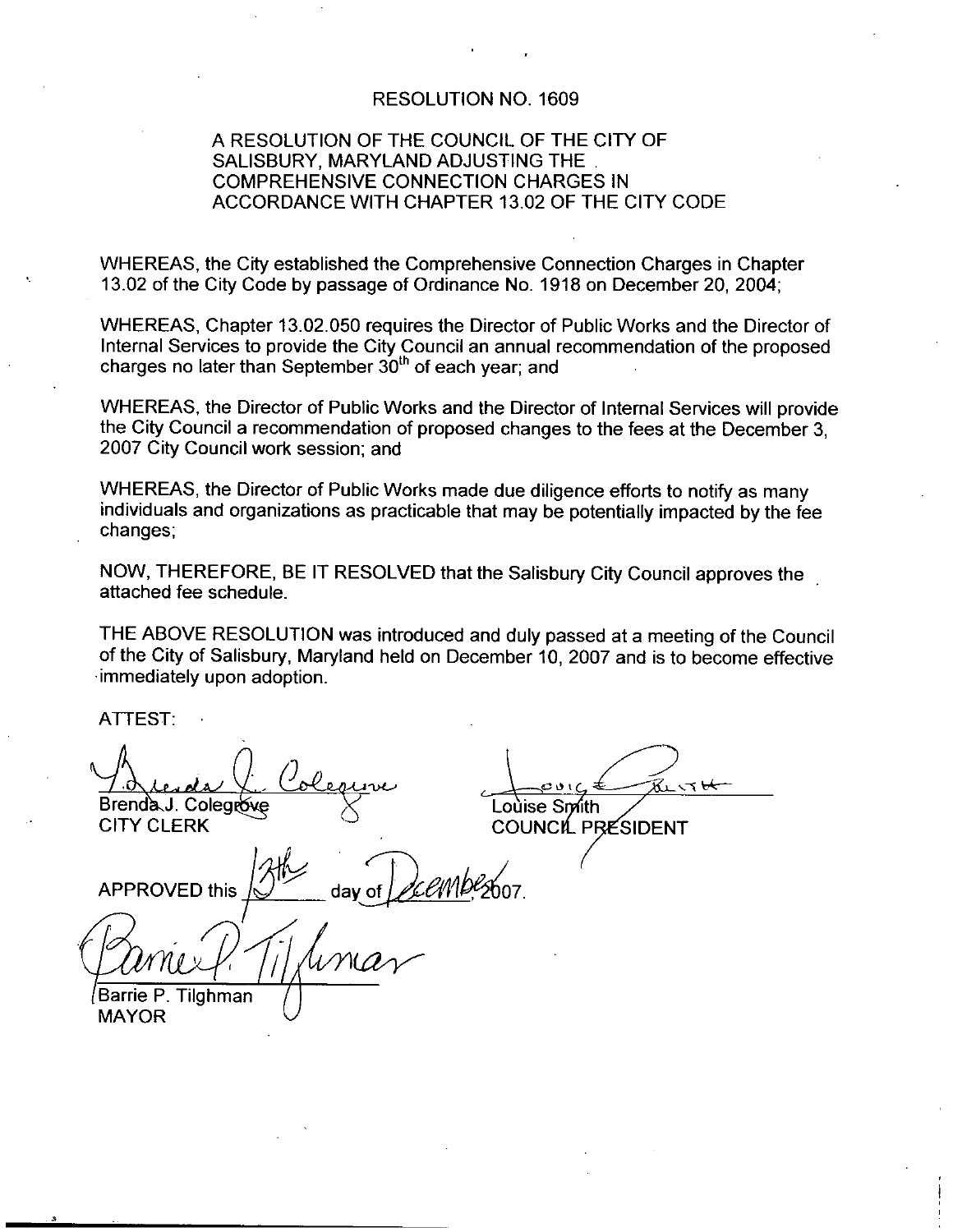## The City of Salisbury, Maryland, Water and Sewer Comprehensive Connection Charges

Purpose. This schedule provides the fees of the Comprehensive Connection Charge which are set on an annual basis by the City Council in accordance with  $\S$  13.02.050 of the City Code, and the Construction Inspection Fee. ch are set on an annual basis by the<br>
y Code, and the Construction Inspect<br>
ective Date. This Fee Schedule is e<br>
City Council on<br>
<u>Capacity Unit Fee.</u> The Capacity U<br>
(EDU) (Reference: § 13.02.070.B).<br>
Sewer-Connection and

Effective Date. This Fee Schedule is effective on January 1, 2008 and was approved by the City Council on with Resolution #.

- Effective Date. This Fee Schedule is effective on January 1, 2008 and was approved<br>
the City Council on \_\_\_\_\_\_\_\_\_\_\_\_\_with Resolution #.<br>
1. Capacity Unit Fee. The Capacity Unit Fee is \$ 6,535 per Equivalent Dwelling Unit<br>
- 2. Sewer-Connection and Water-Tap/Meter Fee (Reference: § 13.02.070.E).

|                                                                                        | In-City            | Out-Of-City        |
|----------------------------------------------------------------------------------------|--------------------|--------------------|
| a. Water Tapping Fees.<br>3/4" Water Service Connection<br>1" Water Service Connection | \$3,425<br>\$3,720 | \$4,280<br>\$4,650 |
| 1-1/2" Service Connection<br>2" Water Service Connection                               | \$5,285            | \$6,610            |
| - Disc<br>- Tru Flo                                                                    | \$5,655<br>\$6,725 | \$7,070<br>\$8,410 |
| b. Water Meter Setting Fees.                                                           |                    |                    |
| 3/4" Meter Setting Only                                                                | 365<br>\$          | 460                |
| 1" Meter Setting Only                                                                  | \$<br>485          | \$<br>\$<br>610    |
| 1-1/2" Meter Setting Only<br>2" Meter Setting Only                                     | \$<br>720          | \$<br>900          |
| - Disc                                                                                 | S<br>835           | \$1,045            |
| - Tru Flo                                                                              | \$1,905            | \$2,385            |
| c. Sanitary Sewer Fees.                                                                |                    |                    |
| 6" Sanitary Sewer Connection                                                           | \$2,920            | \$3,650            |
| 8" Sanitary Sewer Connection                                                           | \$2,980            | \$3,720            |
| 6" or 8" Location/Drawing Fee                                                          | \$<br>38           | \$<br>50           |
| d. Other Fees.                                                                         |                    |                    |
| <b>Temporary Water Meter Setting</b>                                                   | 35<br>\$           | 45<br>\$           |
| <b>Fire Pump and Flush Test</b>                                                        | \$<br>125          | \$<br>160          |
| <b>Water Meter Test Fee</b>                                                            | \$<br>35           | \$<br>45           |

## d. Additional Considerations.

- (1) Water taps, which require service line sizes larger than the meter size, will be subject to an additional charge for materials, labor and equipment.
- (2) Water taps larger than 2" or combination fire service and domestic service taps shall be charged in accordance with the actual cost of providing the tap